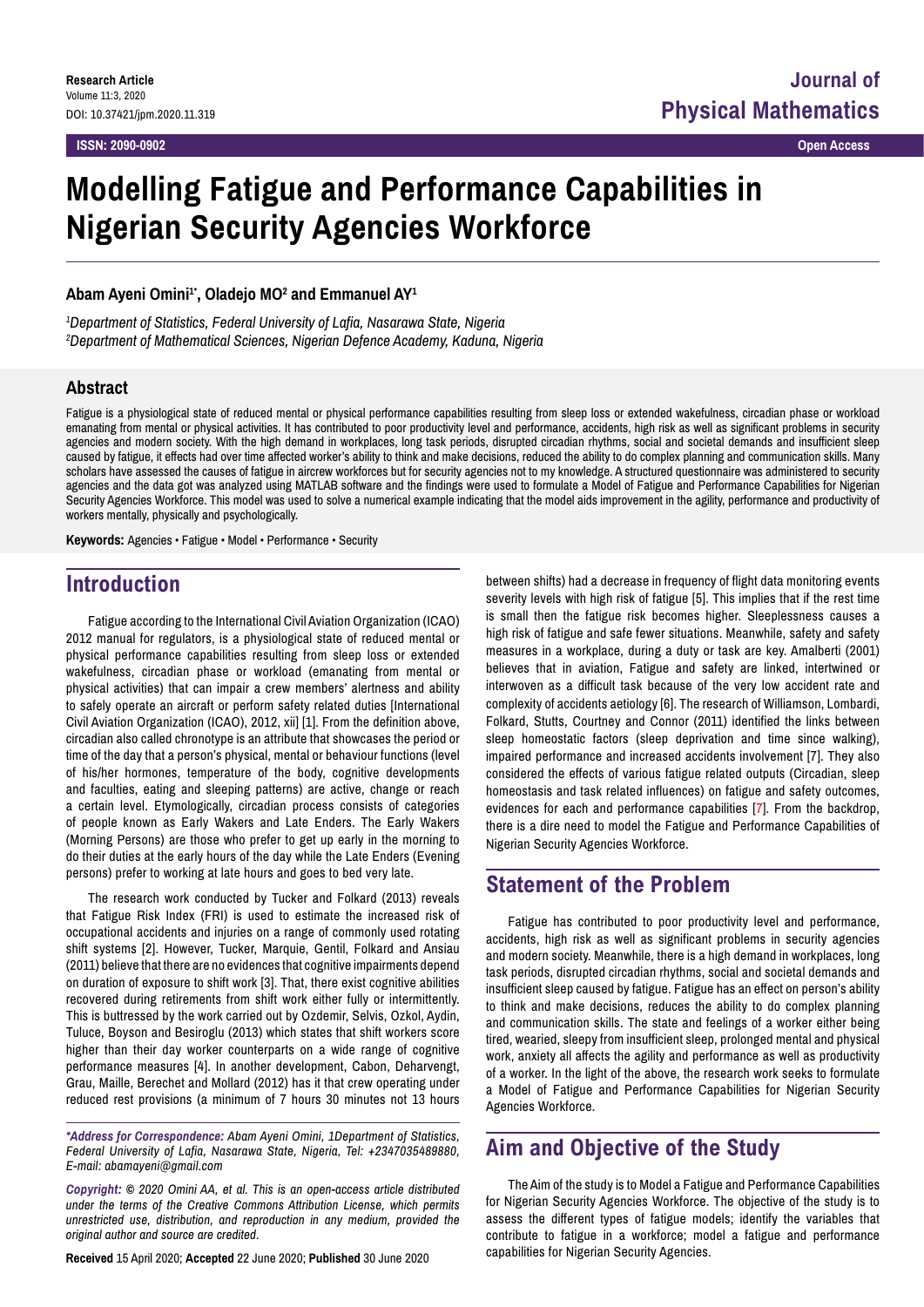### **Review of Related Literatures**

The research conducted by Willamson (2011) reveals that fatigue is a biological drive for recuperative rest [7]. That the sources of fatigue are in three fold, namely: (a) Homeostatic factors (time since sleep). This has an effect on the person such that, the longer one is awake, the higher the risk of accidents and the greater the performance decrement. (b) Circadian influences (time of days) leads to complex issues. That the subjective ratings of fatigue and objective sleep measures or sleep latency shows marked circadian rhythms effect with a maximum effect occurring between three O'clock to five O' clock in the morning and (c) Nature of the task that includes the duration either short or long time, workload and monotony. Other researches related to fatigue include: Smolensky, Milia, Ohayon and Phillip (2011) identified five types of sleep disorder that impacts on the fatigue and safety namely: Insomnia, Narcolepsy, Obstructive sleep apnoea syndrome (Sleep apenoea), Periodic limb movement disorder, Restless legs syndrome [8]. While the ICAO (2014) guidelines document stated seven Biomathematical Fatigue Models as follows [9] (Table 1) CASA Guidance Document for Bio-mathematical Fatigue Models (2014).

# **Scientific Modelling of Fatigue**

The original model of sleep regulation formulated by Boebely (1982) revealed both the timing and duration of sleep with their interactions [10]. That sleep regulations involve two main scientific processes called SLEEP and CIRCADIAN (CLOCK).

SLEEP PROCESS is the first process also called the HOMEOSTATIC PROCESS gets to an onset called the peak or kurtosis (P) and wake up occurs when sleep gets to a flat or low level (L). As sleep goes on, the homeostatic process decreases in a geometrical doubling way. The result to sleep loss with increased shift or schedule time increases sleep process thereby causing "homeostatic pressure". Similarly,

CIRCADIAN PROCESS is an undulating clockwise process that aids sleep to take place at night and come to an end during the day. From day to night yields a circular or clockwise pattern called CIRCADIAN PATTERN. Varying parameters like light or darkness of the enabling environment, time horizon changes, night shifts and irregular hours of schedules affect this Circadian Pattern.

## **Methodology**

The research design adopted for this work was the survey design and analytical approach. A structured questionnaire was administered to one thousand five hundred personnel across the six geopolitical zones aimed at collating data in order to elicit the objectives of the Corps. The data collected from the respondents was analyzed using mathematical software called MATLAB. The findings of the results were used to formulate and propose a Model for Fatigue and Performance capabilities in Nigerian Security Agencies Workforce

$$
\min F = w_1 \times S_1^+ + w_2 \times S_2^- + w_3 \times S_3^+ + w_4 \times S_4^+ + w_5 \times S_5^+
$$

$$
+ w_6 \times S_6^- \tag{1}
$$

Objective function with same set of constraints is given as:

$$
Obj = W_1 \times \frac{S_1^+}{45,599,500} + W_2 \times \frac{S_2^+}{114,230} + W_3 \times \frac{S_3^+}{409,820} + W_4 \times \frac{S_4^+}{2710}
$$
  
+ $W_5 \times \frac{S_5^+}{5,000,000} + W_6 \times \frac{S_6^+}{204,810}$  (2)

Where W $_{\sf i}$  are the weights and S $_{\sf i}$  are the positive (surplus) and negative (slacks) deviations.

**Numerical Example Computation** [11] (Table 2).

### **Notations and Model Variables**

**The proposed mathematical model assumes the following:** That,

1. Costs of hiring, firing and training Corps are known and deterministic.

2. Availability of Corps to be equal to 87.5% with daily breaks.

 $\frac{11 \text{ hours} \times 5 \text{ days} \times 4 \text{ weeks}}{12 \text{ hours} \times 5 \text{ days} \times 4 \text{ weeks}} = \frac{210}{240} = 87.5\% = 0.875 \approx 0.88$  $hours \times 5 \, days \times 4 \, weeks$  $hours \times 5 \, days \times 4 \, weeks}{hours \times 5 \, days \times 4 \, weeks} = \frac{210}{240} = 87.5\% = 0.875 \approx$ 

3. Number of Corps' skilled level=number of schedules and machines

**Table 1.** Guidance document for biomathematical fatigue models (2014).

|    | S/No.: Models                                                                                                                                     | Parameters representing the models                                                                    |
|----|---------------------------------------------------------------------------------------------------------------------------------------------------|-------------------------------------------------------------------------------------------------------|
|    | The Boeing Alertness Model (BAM)                                                                                                                  | 3 Process models + task related                                                                       |
| 2. | The Circadian Alertness Simulator (CAS)                                                                                                           | 2 Process models + task related                                                                       |
| 3. | The Fatigue Assessment Tool by Inter Dynamics (FAID)                                                                                              | 2 Process models + task related                                                                       |
| 4. | The Fatigue Risk Index (FRI)                                                                                                                      | Cumulative, duty time and job time breaks data from aircrews, train drivers and<br>laboratory studies |
| 5. | The System for Aircrew Fatigue Evaluation (SAFE)                                                                                                  | 3 Process models + task related                                                                       |
| 6. | The Sleep, Activity and Task Effectiveness Model and associated Fatigue 2 Process models + task related<br>Avoidance Scheduling Tool (SAFTE-FAST) |                                                                                                       |
| 7. | The Sleep Wake Predictor (SWP)                                                                                                                    | 3 Process models + task related                                                                       |

#### **Table 2.** The worst possible of deviational variables

| <b>Unwanted deviations</b>              | <b>Maximum value</b> |  |  |  |
|-----------------------------------------|----------------------|--|--|--|
| $S_1^+$<br>(Cost)                       | 45,599,500           |  |  |  |
| $S_2^+$ (Profit)                        | 114,230              |  |  |  |
| $S_3^+$ (Break)                         | 409,820              |  |  |  |
| $S_4^+$ (Fatigue)                       | 2710                 |  |  |  |
| $S_5^+$ (Motivation and Staff overturn) | 5,000,000            |  |  |  |
| $S_6^+$ (Error rate)                    | 204,810              |  |  |  |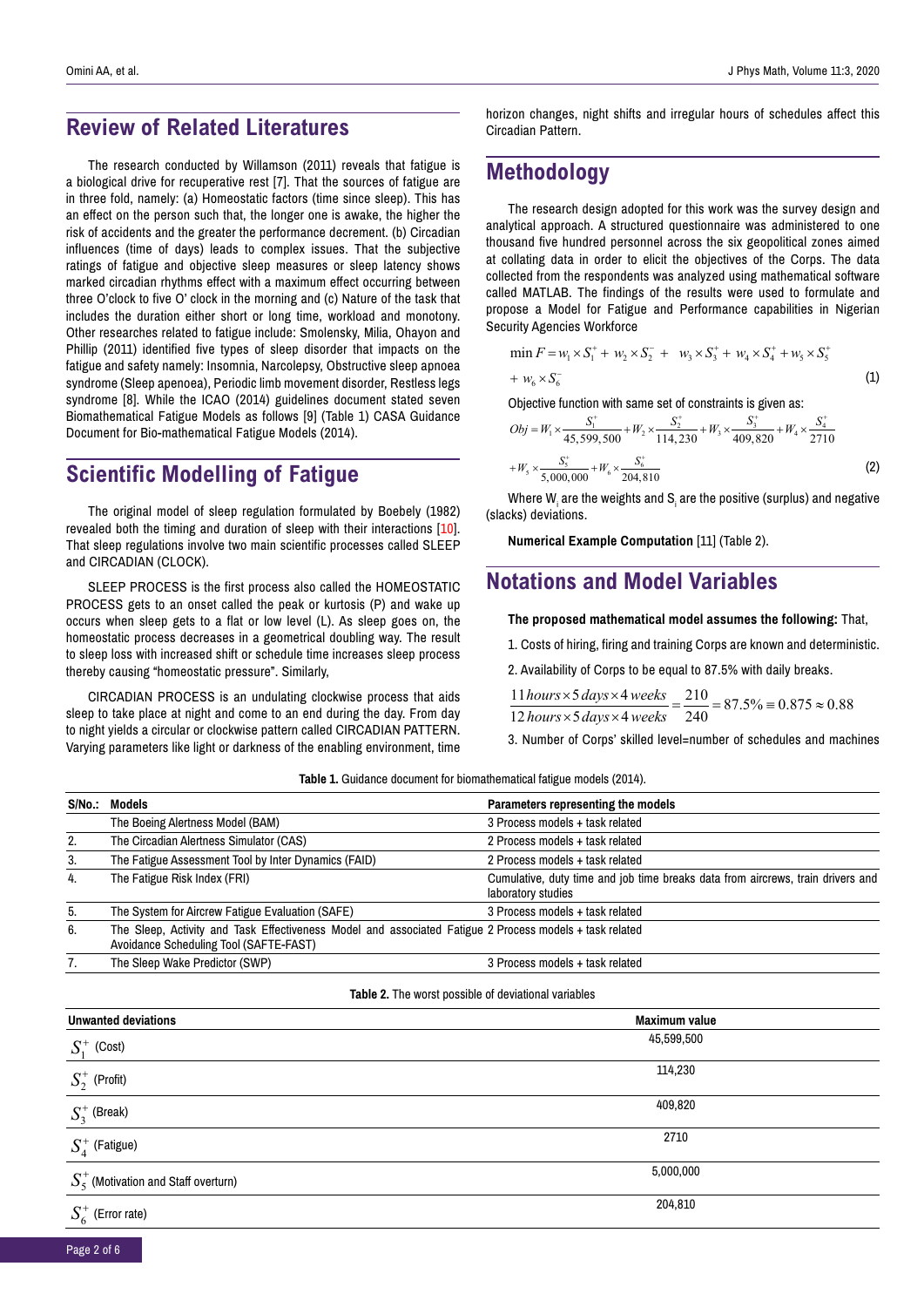#### levels.

4. Productivity of Corps is increased exponentially overtime.

5. Capabilities and willingness of Corps are increased as skills and personality levels/ranks increases.

6. Parameter values are certain over scheduled period of time.

#### **The Indices are:**

- 1. T=Time or planning periods per week. t=1, 2, 3,…,T
- 2. S=human skill level. j, k=1, 2, 3, …., S.
- 3. M=Machine or arms level. x,  $y=1$ , 2, 3, ,,,, M.
- 4. P=Personality attributes or ranks. p=1, 2, 3, …, P.
- 5. q=Motivational gifts, awards, conversion, promotions etcetera. q=1, 2, 3, …, Q

#### **The Parameters are:**

- 1.  $h_{\text{in}}$ =Cost of hiring a Corp with j-skill within period t.
- 2.  $f_n = Cost$  of firing a Corp with j-skill within period t.
- 3.  $tr_{i,t}$ =Cost of training a Corp from skill k to skill j within period t.
- 4.  $sl_{int}$ =weekly/monthly salary of a p-level staff with j skill within period t.
- 5.  $r_n$ =hourly rate of a Corp with j skill at overtime within period t.
- 6.  $A_n$ =Available regular working hours of a Corp with j skill within period t.
- 7. AOT<sub>s-</sub>Available overtime working hours of a Corp with j skill within period t.
- 8.  $C_{n}$ =Capacity of a p-level Corp with j skill.
- 9. O<sub>y</sub> Opportunity to work on or use machine level x in each period t.
- 10.  $R_{\text{inx}}$ =Readiness/willingness of p-level worker with j-skill working in x-machine.
- 11.  $D_n$ =Demand for skill j within period t.
- 12.  $Q_{i}$ =Motivational cost or cost of motivating a Corp with j-skill tok-skill working with x-machine with period t.

#### **The Decision Variables are:**

1.  $W_{\mu}$ =Number of Corps with j-skill assigned to x-machine within period t.

- 2.  $H_{in}$ =Number of hired Corps with j-skill assigned to x-machine at period t.
- 3.  $E_{\mu}$ =Number of existing Corps with j-skill assigned to x-machine at period t.
- 4.  $Y_{iwt}$ =Number of Corps assigned to y-machine, trained from k-skill to j-skill further assigned to a higher machine x within period t.
- 5. OT $_{\text{iv}}$ =Overtime hours of a Corp with j-skill working on x-machine at time t.
- 6.  $Pr_{intr}$ =Productivity if p-level Corps with j-skill working with x-machine within period t.
- 7. Per $m =$ the output performance from a p-level Corps with j-skill working on x-machine within period t.
- 8. IT=Ideal time and
- 9.  $B<sub>intsx</sub>=Break time$

*m*

To achieve these, we carried out normalization or linear scalarization of the multi-objective optimization problem through aggregation or reformulation of the objective functions and the constrained single-objective problems. That is:

$$
\min \sum_{i=1} w_i f_i(x); x \in \chi
$$

Where  $W_i$ =the weighted sums and is the space.

### **Proposed Fatigue and Performance Capabilities Model**

The objective function of the model is stated as follows:

Goal 1:  $z_1$ =Ideal time minimization and interruption periods.

$$
z_1 = \sum_{s=1}^{TS} (B_{jptsx} + IT_{jptsx})
$$
 (4)

Goal 2:  $z_{2}$ =Fatigue minimization and the rate of interruptions in a scheduled task.

$$
z_{2} = \sum_{S=1}^{TS} (fra_{ps} \times IT_{jptsx}) - m \sum_{S=1}^{8.75} (fra_{ps} \times B_{jptsx}) - (m-1) fra_{ps} \times B_{jptsx} \leq F_{MAX\,ps}
$$
\n(5)

8.75

Goal 3:  $z<sub>3</sub>$ =Error rate minimization.

$$
z_{3} = \sum_{t=1}^{T} \sum_{p=1}^{P} \sum_{j=1}^{S} \sum_{x=1}^{M} (W_{jptx} + Y_{jptx} + tr_{jptx}) - m \sum_{S=1}^{TS} (fra_{ps} \times IT_{jptsx})
$$
\n(6)

The constraints are respectively explained as:

1. Total available Corps working hours=number of hours for each skill in each period.

$$
0.875 \times A_{jt} \sum_{p=1}^{P} \sum_{x=1}^{M} (A_{jpx} \times W_{jpx}) + \sum_{p=1}^{P} \sum_{x=1}^{ML} (OT_{jpx}) = D_{jt}
$$
\n(7)

2. Available workforce in any period=previous workforce + current changes in workforce.

$$
W_{jptx} = W_{jp(t-1)x} + H_{jptx} - E_{jptx} + \sum_{\substack{k=j-1 \ y=x-1 \ j \ge 2}}^{j} \sum_{\substack{y=x-1 \ x \ge 2}}^{x} (Y_{kjptxy}) - \sum_{\substack{k=j+1 \ y=x+1 \ k \ge 2}}^{k} \sum_{\substack{y=x+1 \ y \ge 2}}^{y} (Y_{kjptxy})
$$
(8)

3. Overtime workforce is less than maximum available overtime workforce.

$$
OT_{jptx} \le AOT_{jt} \times W_{jptx} \tag{9}
$$

### **Weight space analysis**

In weighted Goal Programming Models, we use a set of preference weights assigned to the penalization of unwanted deviations to provide solutions that are of practical use. The weights of all unwanted deviational variables must be greater than zero to avoid the possibility of generating Pareto inefficient solutions. From the above definitions, a small weight of 0.001 is assumed to replace a zero weight. The works of Jones & Tamiz (2010) developed a Heuristic method and sensitivity analysis to finding the weight values in the weighting space [12]. The essence of the sensitivity analysis is to find out solutions that will fit into any Security Agencies' requirements and which piece(s) of information should be estimated most carefully (Table 3).

Script Written In Matlab for Level of Fatigue and Recovery Rates of **Corps** 

Rank=[1;2;3]; FATIGUE=[0.88;0.60;0.13]; DUTY1=[0.8;0.5;0.10]; DUTY2=[0;0.5;0.1]; DUTY3=[0;0.5;0.1];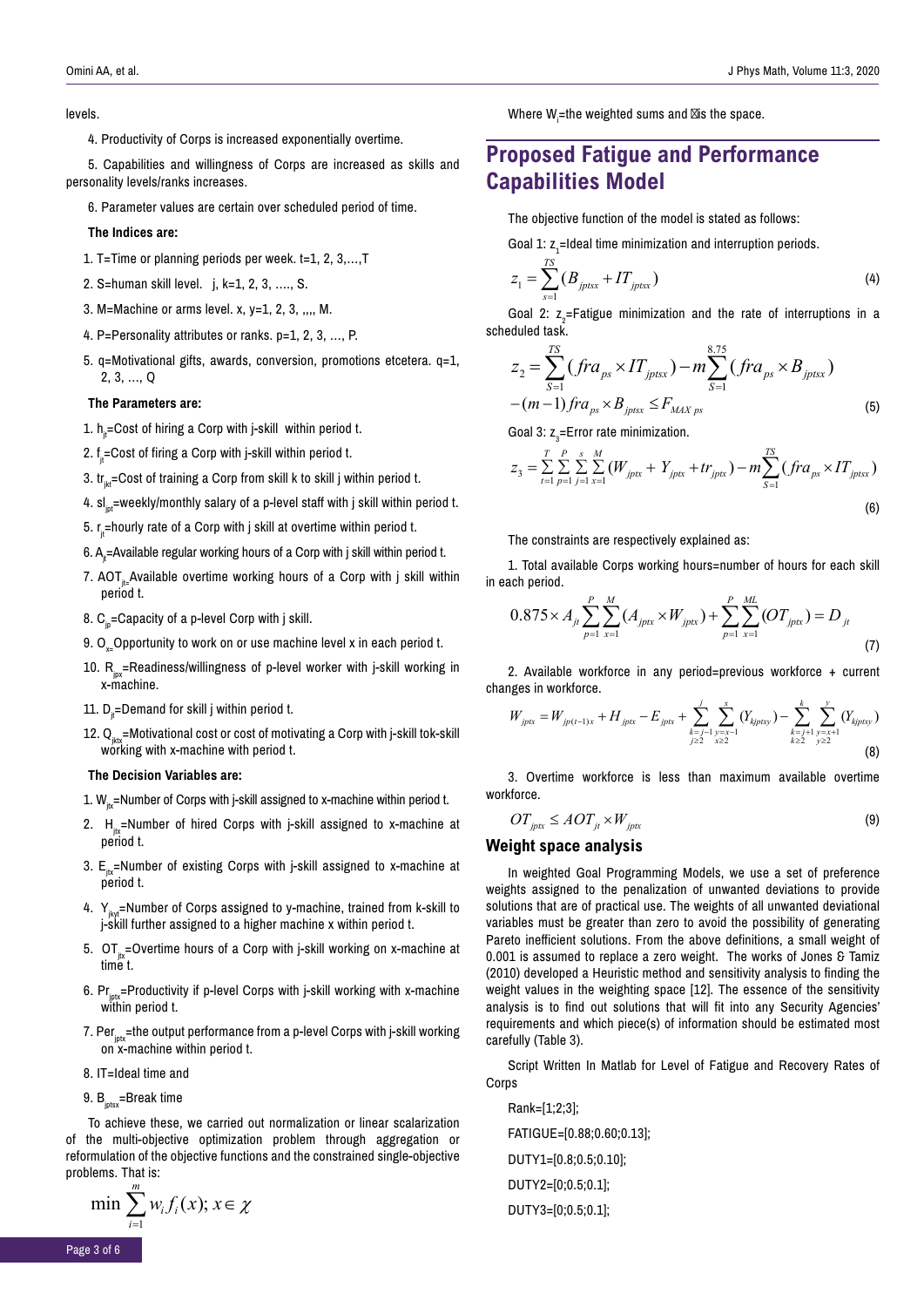#### DUTY4=[0;0;0.1];

DUTY5=[0;0;0.1];

subplot(3,1,1)

plot(Rank,FATIGUE,'-o',Rank,DUTY1,'-o',Rank,DUTY2,'-or',Rank, DUTY3, '-om', Rank, DUTY4, '-ob', Rank, DUTY5, '-ok'), legend('FATIGUE1', 'DUTY 1','DUTY 2','DUTY 3', 'DUTY 4','DUTY 5', 'DUTY 6'), xlabel('Fatigue and Duty'), ylabel('Fatigue Fraction'), title('Goal types againts fatigue and duty')

FATIGUE=[0.88;0.60;0.13];

- DUTY1=[0.5;0.5;0.4];
- DUTY2=[0;0.5;0.4];
- DUTY3=[0;0.5;0.4];
- DUTY4=[0;0;0.4];
- DUTY5=[0;0;0.4];

subplot(3,1,2)

plot(Rank,FATIGUE,'-o',Rank,DUTY1,'-o',Rank,DUTY2,' or',Rank,DUTY3,'-om',Rank,DUTY4,'-ob',Rank,DUTY5,' ok'),legend('FATIGUE1','DUTY 1','DUTY 2','DUTY 3','DUTY 4','DUTY 5','DUTY 6'), xlabel('Fatigue and Duty'), ylabel('Recovery Rates')

FATIGUE=[0.88;0.60;0.13];

DUTY1=[1.1;1.15;0.35];

DUTY2=[0;1.15;1.35];

DUTY3=[0;1.15;1.35];

**Table 3.** Level of fatigues and recovery rates (0.875 approximated to 0.88)

|                     | Types of Goals Levels of Rank Fatigue Max |      | Task/Duty    |                |                          |     |     |  |
|---------------------|-------------------------------------------|------|--------------|----------------|--------------------------|-----|-----|--|
|                     |                                           |      |              | 2              | 3                        | 4   | 5   |  |
| Fatigue Fraction R, |                                           | 0.88 | 0.8          |                |                          |     |     |  |
|                     |                                           | 0.60 | 0.5          | 0.5            | 0.5                      |     |     |  |
|                     | R.                                        | 0.13 | $0.10 \ 0.1$ |                | 0.1                      | 0.1 | 0.1 |  |
| Recovery Rates R.   |                                           | 0.88 | 0.5          |                |                          |     |     |  |
|                     |                                           | 0.60 | 0.5          | 0.5            | 0.5                      |     |     |  |
|                     | R.                                        | 0.13 | 0.4          | 0.4            | 0.4                      | 0.4 | 0.4 |  |
| Endurance Rate R.   |                                           | 0.88 | 1.1          |                |                          |     |     |  |
|                     |                                           | 0.60 |              | 1.15 1.15 1.15 |                          |     |     |  |
|                     | R.                                        | 0.13 |              |                | 1.35 1.35 1.35 1.35 1.35 |     |     |  |
|                     |                                           |      |              |                |                          |     |     |  |

DUTY4=[0;0;1.35];

DUTY5=[0;0;1.35];

#### subplot(3,1,3)

plot(Rank,FATIGUE,'-o',Rank,DUTY1,'-o',Rank,DUTY2,' or',Rank,DUTY3,'-om',Rank,DUTY4,'-ob',Rank,DUTY5,' ok'),legend('FATIGUE1','DUTY 1','DUTY 2','DUTY 3','DUTY 4','DUTY 5','DUTY 6'), xlabel('Arms Usage R1 R2 R3Fatigue and Duty'), ylabel('Endurance Rate')

Matlab Script for Comparing Different Weights With Goal Cases 1 To 9 And Considering Fatigue For Each Case

FATIGUE2=[0;45.2;65.3;0;53.2;8.4;38.3;0;0];

W1=[0.35;0.85;0.002;0.002;0.56;0.003;0.58;0.003;0.50;];

W2=[0.35;0.002;0.002;0.002;0.005;0.56;0.56;0.003;0.003];

W3=[0.35;0.002;0.852;0.002;0.56;0.001;0.56;0.003;0.003];

W4=[0.35;0.002;0.002;0.85;0.005;0.001;0.001;0.85;0.003];

W5=[0.35;0.002;0.005;0.004;0.038;0.0045;0.002;0.003;0.001];

W6=[0.35;0.002;0.85;0.003;0.025;0.65;0.001;0.85;0.001];

plot(FATIGUE2,W1,'-o',FATIGUE2,W2,'-o',FATIGUE2,W3,' or',FATIGUE2,W4,'-om',FATIGUE2,W5,'-ob',FATIGUE2,W6,' ok'),legend('WEIGHT 1','WEIGHT 2','WEIGHT 3','WEIGHT 4','WEIGHT 5','WEIGHT 6'), xlabel('FATIGUE'), ylabel('WEIGHTS'),title('Comparing Weight with FATIGUE') (Figure 1).

### **Discussion and Conclusion of Results**

The results obtained in Table 3 and Figure 2 reveals that, an increase in the rank of the Corps results into a decrease in the fatigue value level, error rates and idle time minimization of Corps. This implies that, learning on the job, getting much experience through refresher courses and onthe-job training contributes to reducing fatigue level, error rates and idle time minimization of Corps among personnel (from 0.88 to 0.1). Similarly, the recovery rates of Corps got reducing as the Corps ranks or skill level increased. This implies that the older the personnel, the lesser it takes for the Corps to recover from fatigue. In another development, Endurance rates of Corps reduced over time but at a certain level for the older/bigger ranks (peak of the carrier), the endurance rates dwindle. It could be as a result of aging, not being at the forefront of the security tasking duty or shift, too busy with administrative work in the office and relaxation from the work since they



**Figure 1.** Level of fatigue and recovery rates of corps.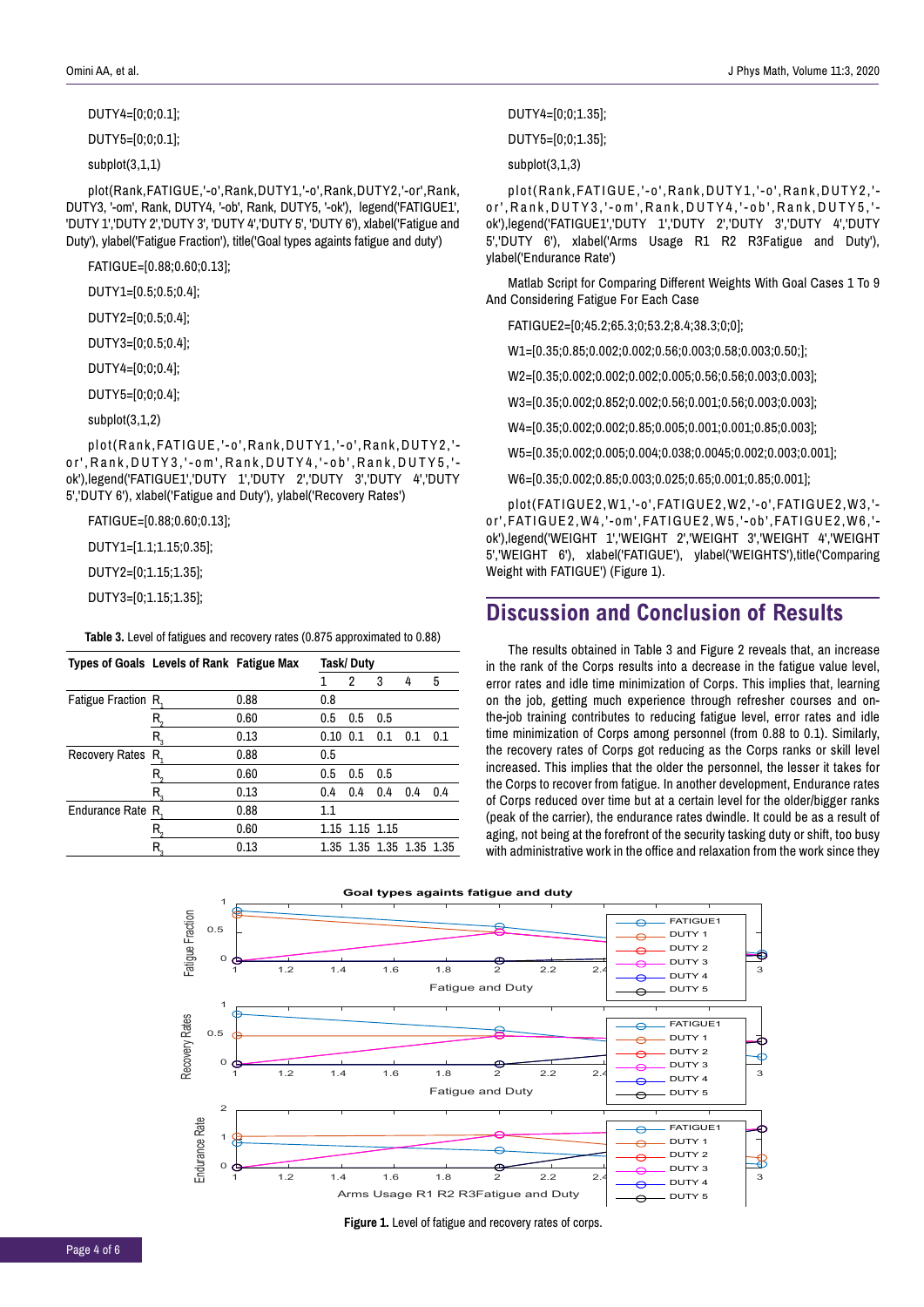

**Figure 2.** Comparing Different weights with goal cases 1 to 9 and considering fatigue for each case.

|  | Table 4. Comparing different Weights with Goal Cases 1 to 9 and considering Fatigue for each case. |  |  |  |  |  |  |  |  |  |  |
|--|----------------------------------------------------------------------------------------------------|--|--|--|--|--|--|--|--|--|--|
|--|----------------------------------------------------------------------------------------------------|--|--|--|--|--|--|--|--|--|--|

| <b>Goal Cases</b> | W 1(C) | W 2(P) | $W_3$ (It) | W 4(F) | W 5 (Er) | $W_6$ (SM) | <b>Fatigue</b> |
|-------------------|--------|--------|------------|--------|----------|------------|----------------|
|                   | 0.35   | 0.35   | 0.35       | 0.35   | 0.35     | 0.35       | U              |
|                   | 0.85   | 0.002  | 0.002      | 0.002  | 0.002    | 0.002      | 45.2           |
|                   | 0.002  | 0.002  | 0.852      | 0.002  | 0.005    | 0.85       | 65.3           |
|                   | 0.002  | 0.002  | 0.002      | 0.85   | 0.004    | 0.003      | 0              |
|                   | 0.56   | 0.005  | 0.56       | 0.005  | 0.038    | 0.025      | 53.2           |
| 6                 | 0.003  | 0.56   | 0.001      | 0.001  | 0.0045   | 0.65       | 8.4            |
|                   | 0.58   | 0.56   | 0.56       | 0.001  | 0.002    | 0.001      | 38.3           |
| 8                 | 0.003  | 0.003  | 0.003      | 0.85   | 0.003    | 0.85       | 0              |
| 9                 | 0.50   | 0.003  | 0.003      | 0.003  | 0.001    | 0.001      |                |

are not accounting to anybody or they are not under anybody's supervision. The simulation in Figure 2 reveals that, only experienced high ranking Corps is involved in duty/task 3 while the highest ranking Corps was involved in the duty/tasks 4 and 5 respectively since it is demanding of technocrat skills with the highest degree of expertise. From Table 4, same weights in Goal case 1 resulted to fatigue value level of "0". Increasing cost minimization in Goal case 2 and reducing other weights yields a fatigue value level of 45.2. Similarly, in Goal case 3, increasing the idle-time minimization and staff over turn weights gives rise to a peaked fatigue value of 65.3. On the contrary, in Goal cases 6, 8 and 9, decreasing idle-time weight, fatigue weight, error rates weight and staff overturn weight decreases the fatigue value level to "0". Meanwhile, in Goal case 5, decreasing performance weight to 0.005 and increasing other weights results to an increase in fatigue value level of 53.2. More fatigue yields less productivity and performance. This means that, to achieve maximum performance and productivity, the Corps fatigue, break time, idle-time and staff over turn weights ought to be reduced. In another development, Goal case 4 reveals that, even if the fatigue weight is increased to the maximum recovery level weights, while other weights are at minimal or least value level, the resultant effect will also be a fatigue value level of "0".

### **References**

1. Abeyratne, Ruwantissa. "Fatigue risk management systems: Issues of air crew integrity and liability." *Air & Space L* 37, (2012): 119.

- 2. Folkard, Simon, and Philip Tucker. "Shiftwork, metabolic dysfunction and safety: a review." In *21st International Symposium on Shiftwork and Working time, (2013*) 27-27.
- 3. Horsey, Emily A, Teresa Maletta, Holly Turner, Chantel Cole, Hugo Lehmann, and Neil M. Fournier. "Chronic jet lag simulation decreases hippocampal neurogenesis and enhances depressive behaviors and cognitive deficits in adult male rats." *Frontiers in Behavioral Neuroscience* (2020).
- 4. Özdemir, Pınar Güzel, Yavuz Selvi, Halil Özkol, Adem Aydın, Yasin Tülüce, Murat Boysan, and Lütfullah Beşiroğlu. "The influence of shift work on cognitive functions and oxidative stress." *Psychiatry research* 210, (2013): 1219-1225.
- 5. Cabon, Philippe, Stephane Deharvengt, Jean Yves Grau, Nicolas Maille, Ion Berechet, and Régis Mollard. "Research and guidelines for implementing Fatigue Risk Management Systems for the French regional airlines." *Accident Analysis & Prevention* 45, (2012): 41-44.
- 6. Amalberti, René. "The paradoxes of almost totally safe transportation systems." *Safety science* 37, (2001): 109-126.
- 7. Williamson, Ann, David A. Lombardi, Simon Folkard, Jane Stutts, Theodore K. Courtney, and Jennie L. Connor. "The link between fatigue and safety." *Accident Analysis & Prevention* 43, (2011): 498-515.
- 8. Smolensky, Michael H., Lee Di Milia, Maurice M. Ohayon, and Pierre Philip. "Sleep disorders, medical conditions, and road accident risk." *Accident Analysis & Prevention* 43, (2011): 533-548.
- 9. Authority, Civil Aviation Safety. "Biomathematical fatigue modeling in civil aviation fatigue risk management Application Guidance." (2010).